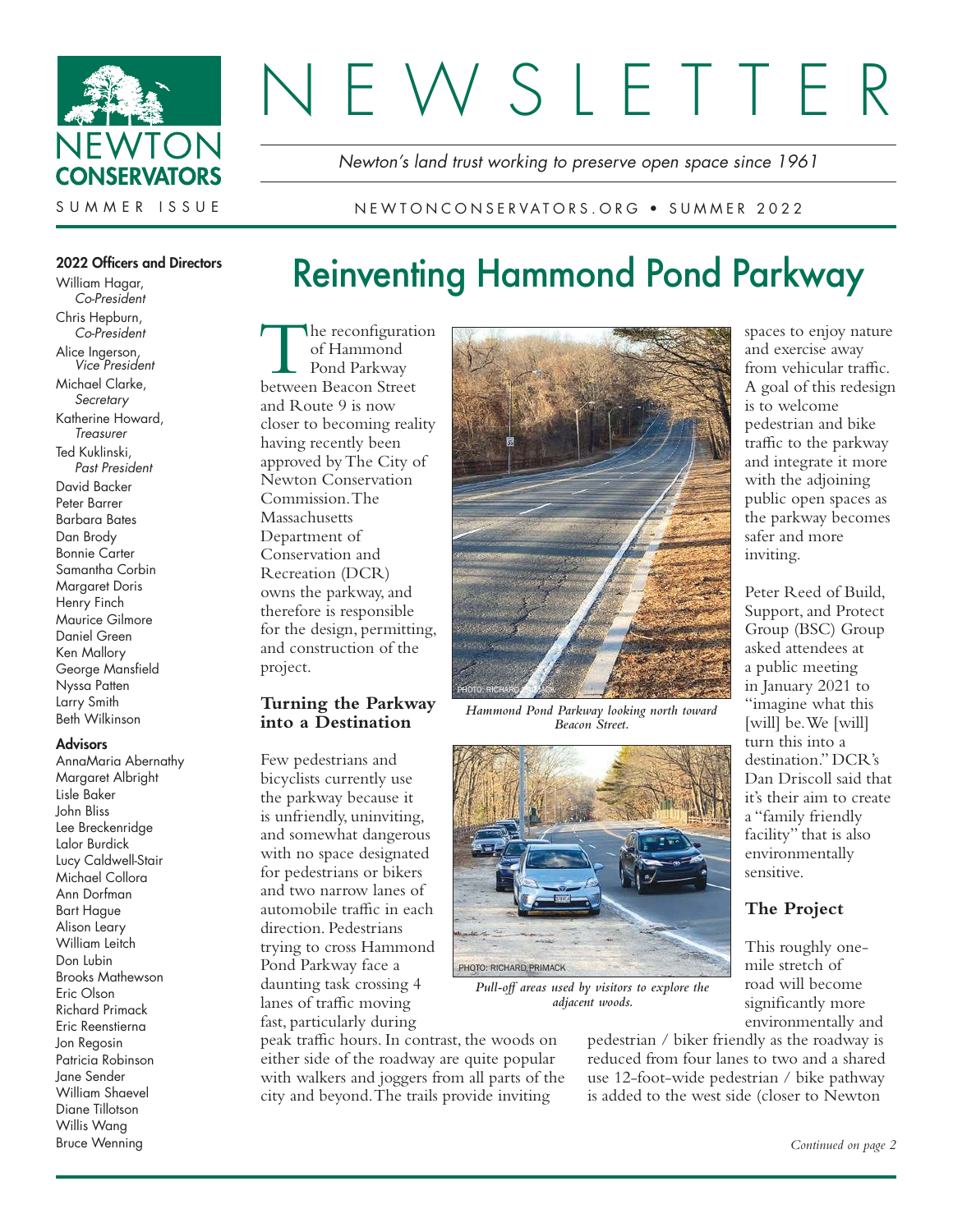# *...Reinventing Hammond Pond Parkway continued from page 1*

Center) of the new roadway layout. The eastern side of the road will have a four-foot-wide gravel walkway adjacent to it. The pathway will also be separated from the roadway with a planting area that acts as a visual screen to soften the impact of the adjacent road as well as a safety buffer between the bikers and pedestrians and the cars on the road. More importantly though, this buffer acts as a drainage retention area for runoff from the pathway, infiltrating rainwater back into the ground and recharging the aquifer below.



*Elevation of proposed redesign looking north.* 

The parkway will remain open during the two years it is expected to take to build the new design. Construction is expected to begin in late 2023.

# **Project Details**



*Hammond Pond Parkway looking south from Beacon Street.* 

The cost of the project was estimated at \$6.5 million at the beginning of this year and is included in DCR's five-year budget plan. The current plan is a culmination of initial design by DCR, which is responsible for the parkway, and the BSC Group, a private design firm. In addition, public input was incorporated through a public meeting on

January 21, 2021, as well as multiple opportunities for online public comment and input from Mayor Fuller and the Newton City Council. This is the first significant change in Hammond Pond Parkway since it was initially constructed in 1934.



*Crosswalks that will become more pedestrian friendly at the Beacon Street Intersection.*

# **Crosswalks**

The renovation requires a major re-design of the Beacon Street intersection where crosswalks will be revamped for increased safety, but little would change at the Route 9 intersection. Three new crosswalks will also be installed: one at the parking lot entrance to The Street mall just before the parkway intersection with Route 9; another will be at the entrance road to the Chestnut Hill Mall, and a third will be near the Boston College property. Four crosswalks versus the one currently in place at Beacon Street will greatly increase the ease and safety of crossing to/from Webster and Hammond Woods as well as giving easier bike and pedestrian commuter access to the two malls.

# **Parking**

For safety reasons, parking along the roadway will no longer be allowed except in one designated area diagonally across from the former temple (now BC property). Lack of a clear line of site is a primary concern, as most of the roadway does not have a long enough distance for neither drivers to be able to see cars pulling off the side of the road, nor are those pulling out from a parked position able to see oncoming cars with enough time to avoid accidents. As more bikers, joggers, and walkers are attracted to the area with the redesign, everyone's safety becomes even more of a concern. To ensure that people do not park along the side of the road, granite curbing will be installed for the entire length of the renovated area.